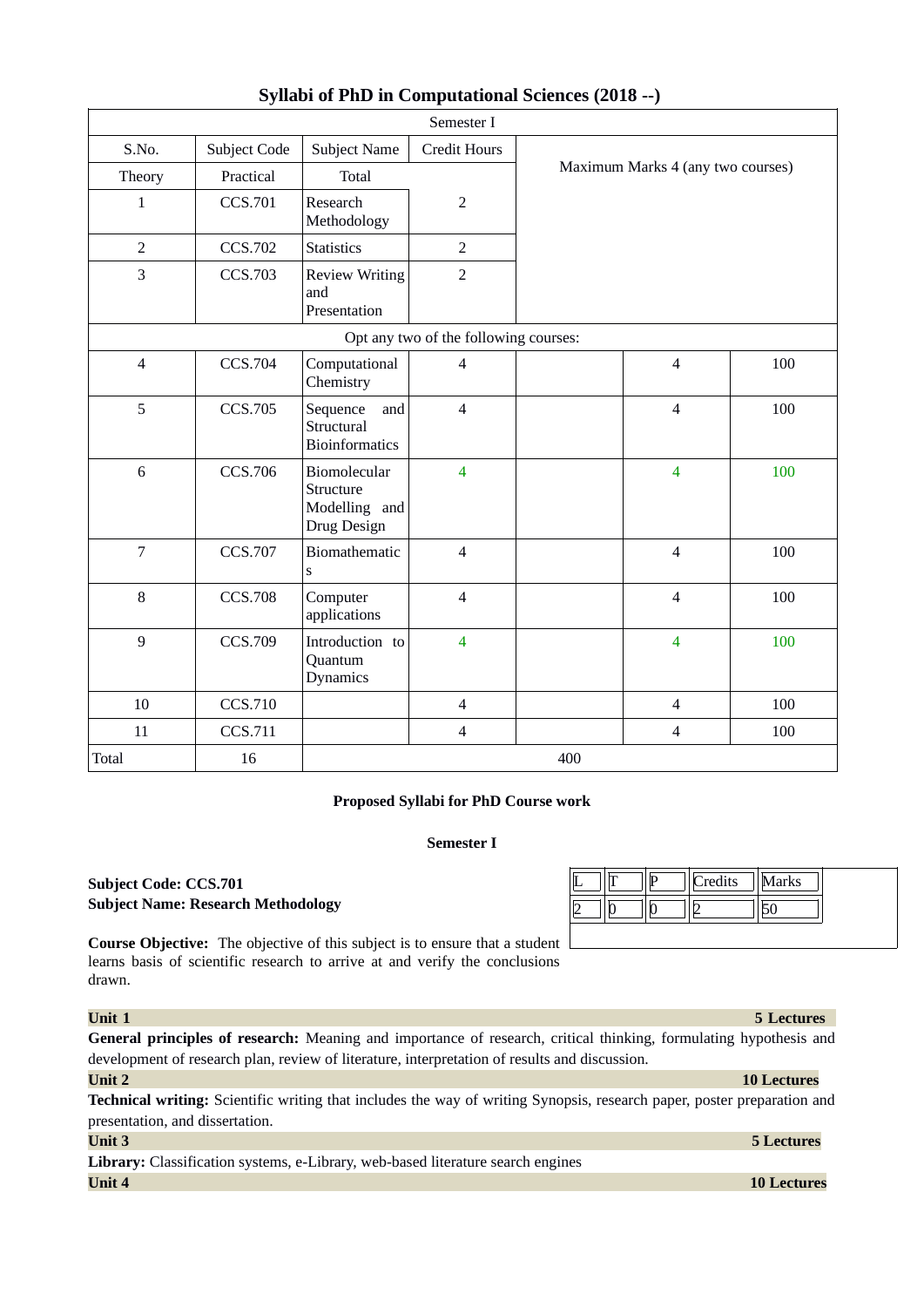**Entrepreneurship and business development**: Importance of entrepreneurship and its relevance in career growth, characteristics of entrepreneurs, developing entrepreneurial competencies, types of enterprises and ownership (large, medium SSI, tiny and cottage industries, limited, public limited, private limited, partnership, sole proprietorship) employment, self-employment and entrepreneurship, financial management-importance and techniques, financial statements- importance and its interpretation, and Intellectual Property Rights (IPRs).

# **Recommended Readings**

1. Kothari, C. R. (2014). Research methodology (s). New Age International (p) Limited. New Delhi. 2. Sahay, Vinaya and Pradumna Singh (2009). Encyclopedia of Research Methodology in life sciences. Anmol Publications. New delhi 3. Kauda J. (2012). Research Methodology: A Project Guide for University Students. Samfunds literature Publications. 4. Dharmapalan B. (2012). Scientific Research Methodology. Narosa Publishing House ISBN: 978-81-8487-180-7.

## **Subject Code: CCS.702 Subject Name: Statistics**

|  | Marks | Credits |  |  |
|--|-------|---------|--|--|
|  |       |         |  |  |

## **10 Hours**

# **PART-A**

General Statistics: Difference between parametric and non-parametric statistics, Univariant and multivariant analysis, Confidence interval, Errors, Levels of significance, Hypothesis testing. Measures of central tendency and dispersal,

**PART-B 5 Hours**  Histograms, Probability distributions (Binomial, Poisson and Normal), Sampling distribution, Kurtosis and skewness; Comparative Statistics: Comparing means of two or more groups: Student's t-test, Paired t-test, Mann-Whitney U-test, Wilcoxon signed-rank.

PART-C 12 Hours One-way and two-way analysis of variance (ANOVA), Critical difference (CD), Fisher's LSD (Least significant difference), Kruskal–Wallis one-way ANOVA by ranks, Friedman two-way ANOVA by ranks, Chi-square test

**PART-D** 13 Hours Regression and correlation: Standard errors of regression coefficients, Comparing two regression lines, Pearson Product - Moment Correlation Coefficient, Spearman Rank correlation coefficient, Power and sampling size in correlation and regression.

## **Suggested Reading**

1. Gupta, S. (2008). Research methodology and statistical techniques. Deep & Deep Publications (P) Limited, New Delhi.

2. 6. Norman, G. and Streiner, D. (2008). Biostatistics: The Bare Essentials.3/e (with SPSS). Decker Inc. USA.

3. Rao, P. P., S. Sundar and Richard, J. (2009). Introduction to Biostatistics and Research

4. Methods. PHI learning. 11. Christensen, L. (2007). Experimental Methodology. Boston: Allyn & Bacon.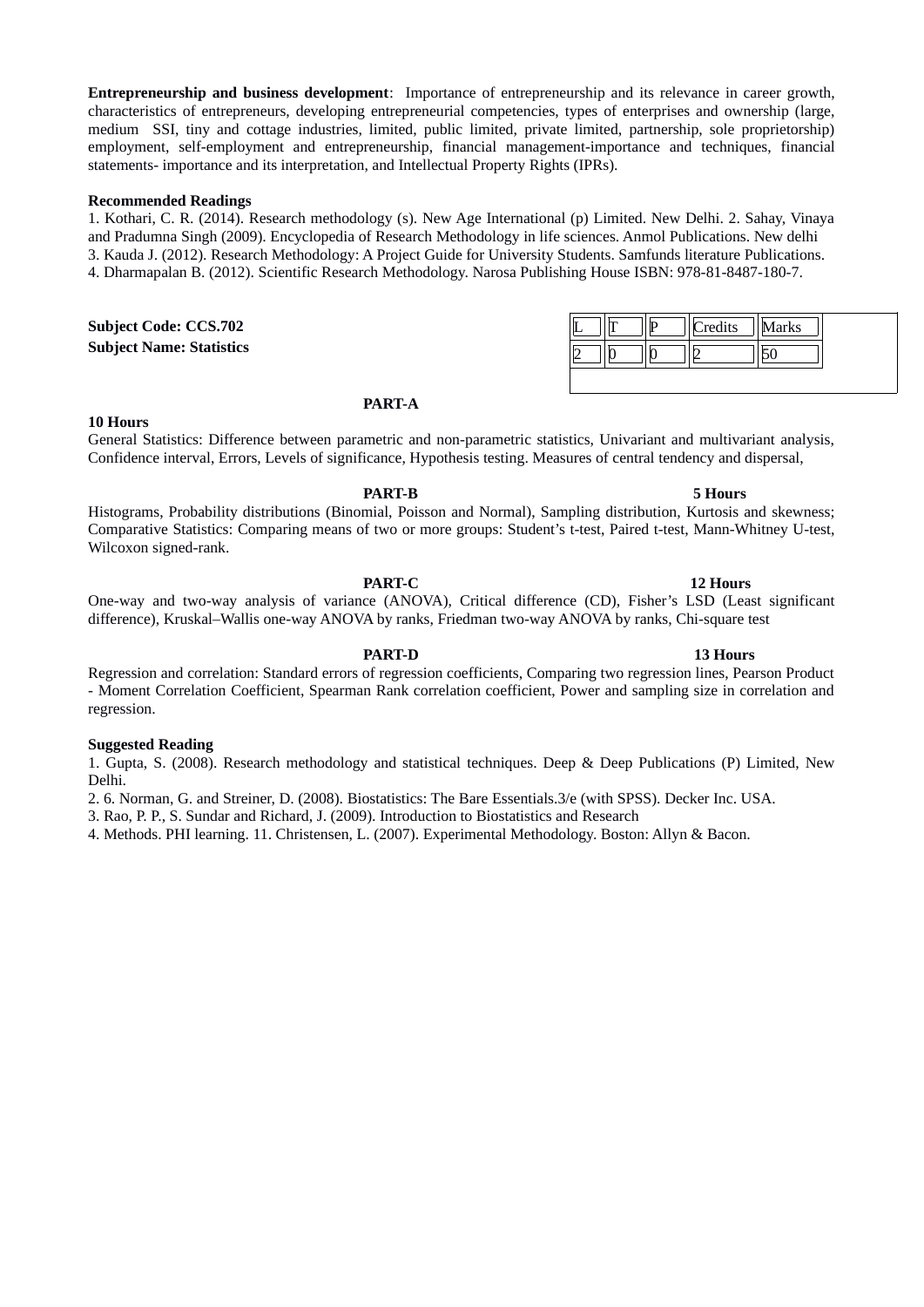## **Subject Code: CCS.703 Subject Name: Review Writing and Presentation**

|  |  | Credits<br>И | arks |  |
|--|--|--------------|------|--|
|  |  |              |      |  |
|  |  |              |      |  |

**Course Objectives and Learning Outcomes**: The objective of this course would be to ensure that the student learns the aspects of the Review writing and seminar presentation. Herein the student shall have to write a 5000 words review of existing scientific literature with simultaneous identification of knowledge gaps that can be addressed through future work.

The evaluation criteria for "Review Writing and Presentaion" shall be as follows:

| S.No.                           | Criteria                                                                                                                                                     | <b>Marks</b> |                            |
|---------------------------------|--------------------------------------------------------------------------------------------------------------------------------------------------------------|--------------|----------------------------|
| $1_{-}$<br>З.<br>4.<br>5.<br>6. | Review of literature<br>2. Identification of gaps in knowledge<br>References<br>Content of presentation<br><b>Presentation Skills</b><br>Handling of queries | 15           | 25<br>15<br>10<br>20<br>15 |
| Total                           |                                                                                                                                                              |              |                            |

# **Subject Code: CCS. 704 Subject Name: Computational Chemistry**

**Course Objectives and Learning Outcomes:** The objective of this subject is to ensure that a student learns basis of computational chemistry to ensure that they understand the intricacies of applying computational chemistry methods in their research work.

Unit-1 15 Hours

**Unit-2 15 Hours**

**Fundamental Background:** Postulates of quantum mechanics, Eigen values and Eigen functions, operators, hermitian and unitary operators, some important theorems. Schrodinger equation-particle in a box (1D, 3D) and its application, potential energy barrier and tunneling effect, one-dimensional harmonic oscillator and rigid rotor.

**Many Electron atoms:** Angular momentum, eigenvalues of angular momentum operator, Particle in a Ring, Hydrogen Atom. Electron correlation, addition of angular momentum, Clebesch-Gordan series, total angular momentum and spinorbit interaction.

**Unit-3 15 Hours Ab Initio Methods:** Review of molecular structure calculations, Hartree-Fock SCF method for molecules, Roothaan-Hartree-Fock method, selection of basis sets.

**Electron Correlation and Basis Sets:** Configuration Interaction, Multi-Configuration Self-Consistent Field, Multi-Reference Configuration Interaction, Many-Body Perturbation Theory, Coupled Cluster, Basis sets.

## **DFT and Force Field methods:** Energy as a functional of charge density, Kohn-Sham equations. Molecular mechanics methods, minimization methods, QSAR.

## **ESSENTIAL BOOKS:**

- 1. Introduction to Computational Chemistry, F. Jensen, 2<sup>nd</sup> edition, Wiley-Blackwell (2006).
- **2.** Molecular Quantum Mechanics, P. W. Atkins and R. S. Friedman, 3rd edition, Oxford University Press, Oxford (1997).
- **3.** Quantum Chemistry, H. Eyring, J. Walter and G.E. Kimball, (1944) John Wiley, New York.
- **4.** Quantum Chemistry, I.N. Levine, 5th edition (2000), Pearson Educ., Inc., New Delhi.
- **5.** Modern Quantum Chemistry: Introduction to Advanced Electronic Structure, A. Szabo and N. S. Ostlund, (1982), Dover, New York.

## Maximum Marks: 100

|  | redits | Iarks |
|--|--------|-------|
|  |        |       |

## **Unit-4 15 Hours**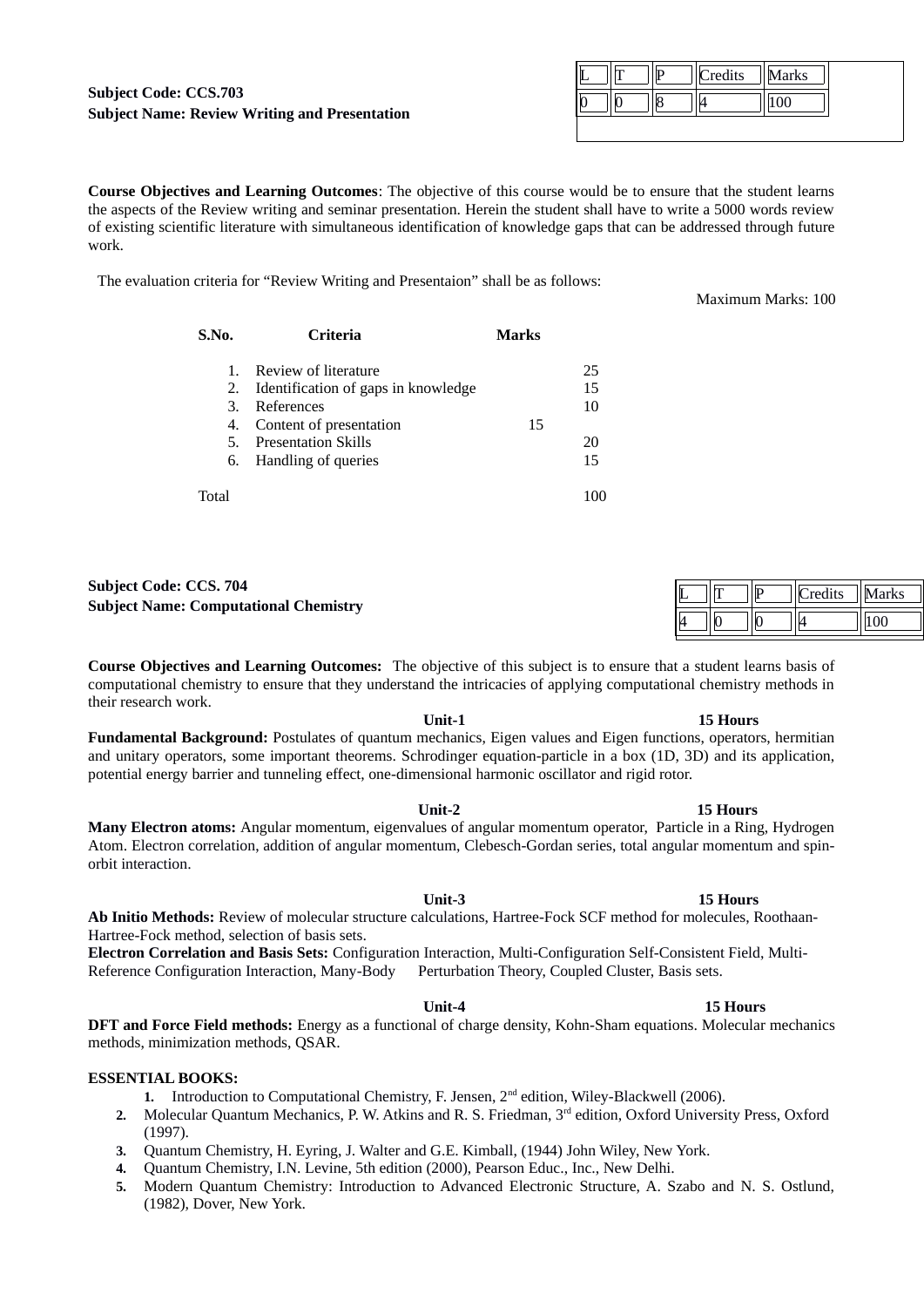# **Subject Code: CCS. 705 Subject Name: Sequence and Structural Bioinformatics**

# **Course Objectives and Learning Outcomes:** The objective of this subject

is to ensure that a student learns advanced concepts in Bioinformatics.

Biological data Types of biological data (various omics)

Biological Databases Nucleic acid and protein sequence and protein structure databases Overview of available Bioinformatics resources on the web

# **Unit-2 15 Hours**

# **DNA sequence analysis**

Sequence annotation and sequence analysis - Phylogeny of gene (blast, fasta, HMMer) and residue conservation. Primer design and Tm Calculation, DNA Restriction pattern analysis.Condon bias and its effect on the protein expression with reference to various expression system.

# **Unit-3 15 Hours**

# **Bioinfo tools**

Protein sequence and structure insights (PSSI) X-ray, NMR, Comparative modeling, ab initio, threading methods. Structure refining techniques Energy minimization approaches (Steepest descent, Conjugate gradient etc), Basis of Molecular dynamics simulations and its application.

# **Unit-4 15 Hours**

**Simulation methods :** algorithm for time dependence; leapfrog algorithm, Verlet algorithm, Boltzmann velocity, time steps, duration of the MD run, Starting structure, analysis of MD job, uses in drug designing, ligand protein interactions. Various methods of MD, Monte Carlo, systematic and random search methods. Differences between MD and MC, Energy, Pressure, Temperature, Temperature dynamics, simulation softwares. Various methods of MD, Monte Carlo, systematic and random search methods.

# **Suggested Readings**

- 1. Andrew R.Leach Molecular Modelling Principles and applications . (2001) II ed . Prentice Hall.
- 2. A.D. Baxevanis *et. al.*, Current Protocols in Bioinformatics, (2005) Wiley Publishers
- 3. David W.Mount Bioinformatics (2001) Cold Spring Harbor Laboratory Press, ISBN 0-87969-608-7
- 4. Computational Molecular Biology by P. A. Pevzner, Prentice Hall of India Ltd, (2004) ISBN81-203-2550-8
- 5. D.E.Krane and M.L.Raymer Fundamental concepts of Bioinformatics (2003) Pearson Education ISBN 81-297- 0044-1
- 6. N.Gautham Bioinformatics Narosa publications. (2006) ISBN-13: 9781842653005
- 7. Fenniri, H. "Combinatorial Chemistry A practical approach",(2000) Oxford University Press, UK.
- 8. Lednicer, D. "Strategies for Organic Drug Discovery Synthesis and Design"; (1998) Wiley International Publishers.
- 9. Gordon, E.M. and Kerwin, J.F "Combinatorial chemistry and molecular diversity in drug discovery" (1998) Wiley-Liss Publishers.

# **Subject Code: CCS.706**

**Subject Name: Biomolecular Structure Modelling and Drug Design**

**Course Objective and Learning Outcomes:** The objective of this subject is to ensure that a student learns modelling of biomolecular structures. i s

**Unit 1 15 Hours** Introduction to Molecular Geometry, Coordinate Space for Optimization of Algorithm of Molecular Geometry, Z-Matrix, Molecular Vibrations, Electrostatic Charges, Electrostatic Charges, Multipole Moments,

**Unit 2 15 Hours** Modelling and structure: From protein sequence to structure, theoretical and practical aspects of protein sequence alignments, secondary, tertiary structure prediction, comparative modeling, Docking, protein-protein and protein-ligand docking.

**Unit 3 15 Hours** Computational drug designing: Structure-based drug design, virtual screening, quantitative structure activity relations,

# Credits | Marks 4 |||0 |||0 |||4 |||100

## Unit-1 15 Hours

 $L \mid T \mid P \mid Q$ 

r e d M a r k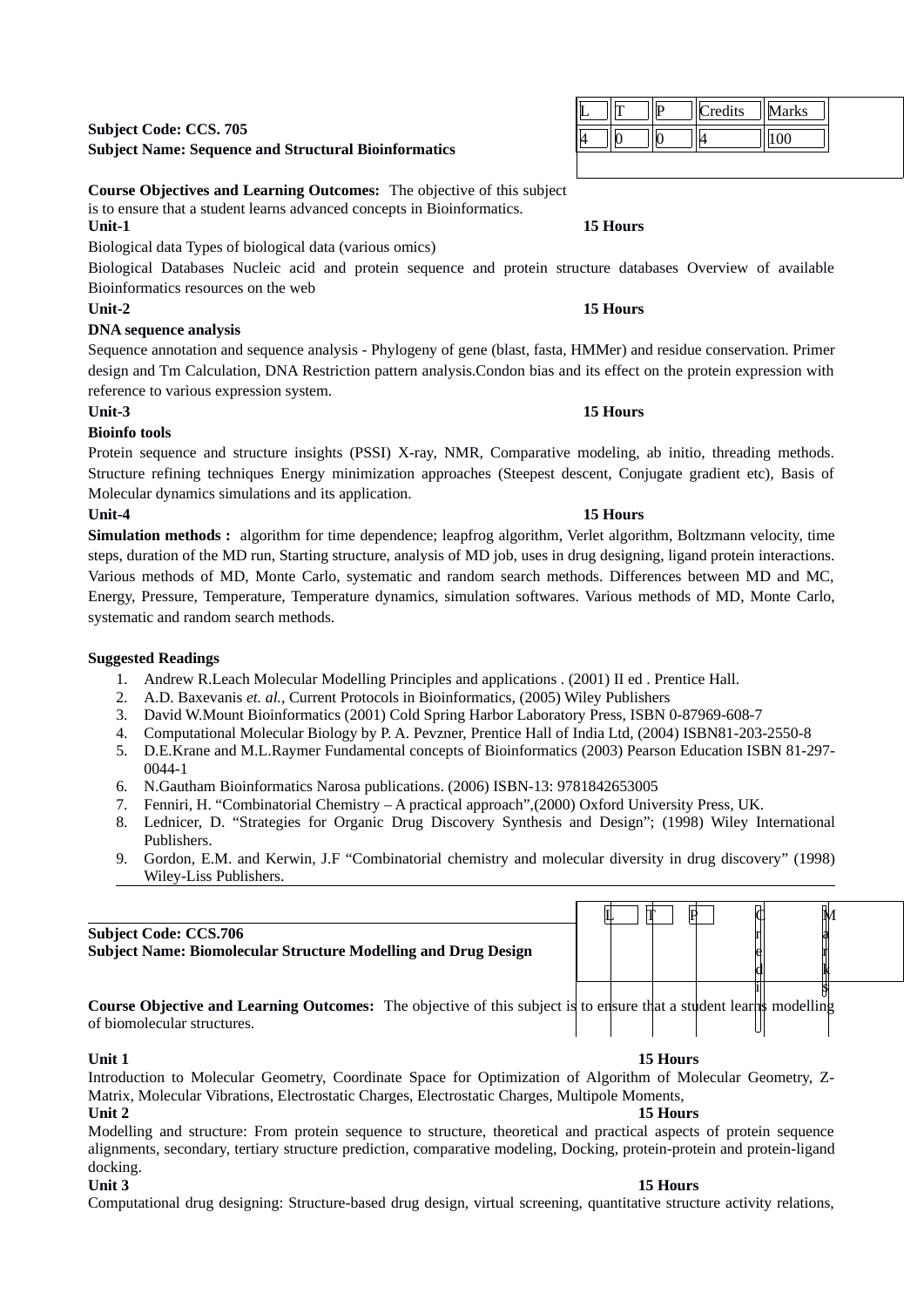Cheminformatics, Historical Perspective and Viewpoint of Pharmacophore, Functional Groups Considered as Pharmacophores, Ehrlich's "Magic Bullet", Fischer's "Lock and Key", Two-dimensional Pharmacophores, Threedimensional Approach of Pharmacophores, Criteria for Pharmacophore Model,

## **Unit-4 15 Hours**

Pharmacophore Model Generation Software Tools, Molecular Alignments, Handling Flexibility, Alignment Techniques, Scoring and Optimization, Pharmacophores, Validation and Usage, Automated Pharmacophore Generation Methods, GRID-based Pharmacophore Models, Pharmacophores for Hit Identification, Pharmacophores for Human ADME/Toxrelated Proteins.

## **Suggested Readings:**

1. Molecular and Structural Database, Protein Data Bank, Bioactivity Databases, Gene and Protein Sequence Databases,Cambridge Crystallographic Database, Compound Storage and Management.

3. Lednicer, D. "Strategies for Organic Drug Discovery Synthesis and Design"; (1998) Wiley International Publishers.

7. Gordon, E.M. and Kerwin, J.F "Combinatorial chemistry and molecular diversity in drug discovery" (1998) Wiley-Liss Publishers.

|                                     | ୴ |    |    | `redits | Marks |  |
|-------------------------------------|---|----|----|---------|-------|--|
| <b>Subject Code: CCS.707</b>        |   |    |    |         |       |  |
| <b>Subject Name: Biomathematics</b> |   | ш. | IK |         | 100   |  |

**Course Objectives and Learning Outcomes:**The course aims at enabling learners to:

• become precise, exact and logical.

• acquire knowledge of mathematical terms, symbols, facts and formulae.

• develop an understanding of mathematical concepts.

• develop problem solving ability.

• acquire skills in applying the learning to situation including reading charts, tables, graphs etc

**Vectors** Scalars and vectors Vectors as directed line segments Magnitude and direction of a vector; Null vector and Unit vector Equality of vectors Position vector of a point Algebra of vectors

Addition and subtraction of vectors and their properties Multiplication of a vector by a scalar and their properties, Resolution of a vector Resolution of a vector in two dimensions; Resolution of a vector in three dimensions; Section formula

## **Unit 2 15 Hours**

**Discrete and Continuous Distributions** Binomial, Gaussian, Chi-Square test, Student's t-Test, F-test, Z-test

**2D Coordinate geometry**: line, circle, ellipse, parabola, hyperbola, **3D Geometry: equations of** Sphere and cone

## **Unit 4 15 Hours**

**Probability Theory** Sample Space and Events, Axioms of Probability, Conditional Probability, Independent Events, Baye's Formula.

## **Unit 5 15 Hours**

Matrix algebra, addition, subtraction, multiplication, inverse and transpose and determinants

## **Suggested readings**

1. Wayne W. Daniel, Biostatistics, 9e Wiley (2004) ISBN: 978-0-471-45654-4

2. Bernard Rosner, Fundamentals of Biostatistics 6e (2006) Thomson Brooks/Cole ISBN: 0-534-41820-1

## **Subject Code: CCS.708**

Subject Name: Computer Applications

**Course Objectives and Learning Outcomes:** The objective of this subject is to ensure that a student learns application of computer for research data management.

## **Unit 1 15 Hours**

Fundamentals of Computers: Block Diagram of Computer, Hardware Components, Introduction to computer network and World Wide Web, Sharing Data over Network, Internet Terminology, Searching over Internet, Google: advance Search Operations, Email, Checking Plagiarism using Internet **Unit 2 15 Hours**

# Credits  $\|\text{Marks}\|$

 $100$ 

## **Unit 1** 15 Hours

# **Unit 3 15 Hours**